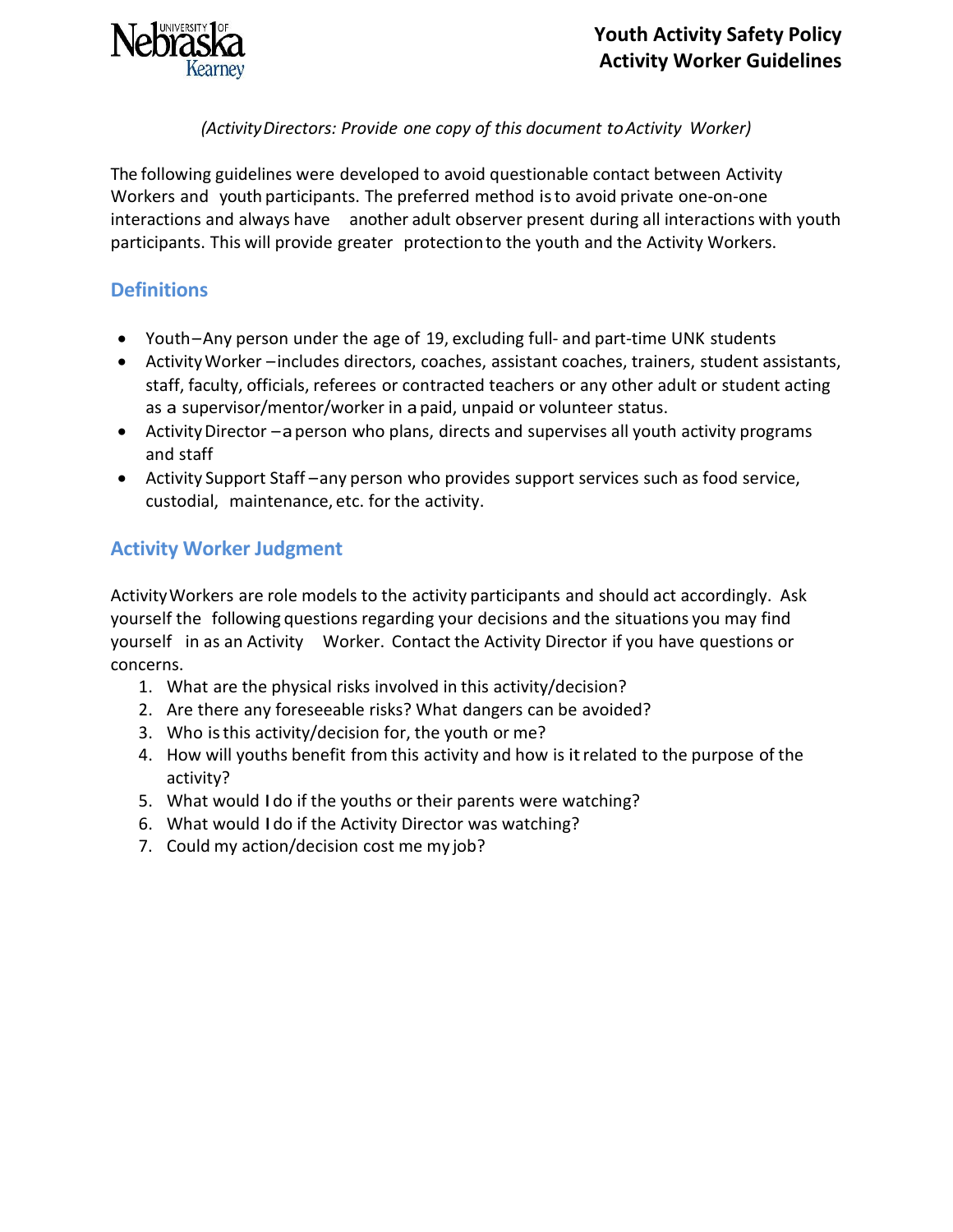# **Interaction Guidelines**

The primary interaction guidelines are provided below and are to be followed by all Activity Workers.

- 1. Immediately report any suspected abuse and neglect (including sexual assault or contact) of ayouth to
- 2. UniversityPolice (308/865-8911), local law enforcement or the Nebraska Health and Human Services.
- 3. UNK reserves the right to terminate an Activity Worker or Activity Support Staff worker for engaging in illegal activities or sexual misconduct while off duty.
- 4. Alcohol or tobacco products should not be used in the presence of youth(s) and any use must comply with University policies. Use of illegal drugs or non-over the counter drugs without aprescription is prohibited.Activity Workers and Activity Support Staff should not conduct any activity under the influence of alcohol or other mind-altering substances.
- 5. Use of profanity in front of youth is prohibited.
- 6. Avoid making inappropriate comments when in the presence of youth(s), including but not limited to comments that are sexual, racial, related to sexual or gender orientation, and/or religious comments.
- 7. A youth requiring medical attention is to be directed to the activities designated first aid contact immediately.
- 8. Always have youth follow safety directives (i.e. fire alarm -evacuation, severe weather, etc.)
- 9. The possession of weapons or explosive devices isprohibited, except where use is a recognized part ofthe activity/clinic/conference, and MUST be pre-approved by Events & Reservation and UNK Police Services.
- 10. Use of an Activity Worker's or Activity Support Staff's personal room or home for meeting/interactingwith youth that are affiliated with the activity isprohibited. Activity Workers are prohibited from meeting youth off-site or off hours. Exceptions require parental written approval and the Activity Director's approval in advance.
- 11. Any participating UNK Activity Workers who will be responsible for transporting youth by vehicle must undergo and pass a Driving Record Check as required by the University of Nebraska-Kearney Transportation Policy. Non-UNK Activity Workers who transport youth must have avalid driver's license and be approved by the Activity Director to transport youth. If one-on-one travel must occur, theActivity Worker must contact his/her supervisor or designee immediately before departure and immediately upon the arrival at destination.
- 12. Taking pictures of youth or posting pictures or information about youth to social media sites without parental permission is prohibited.